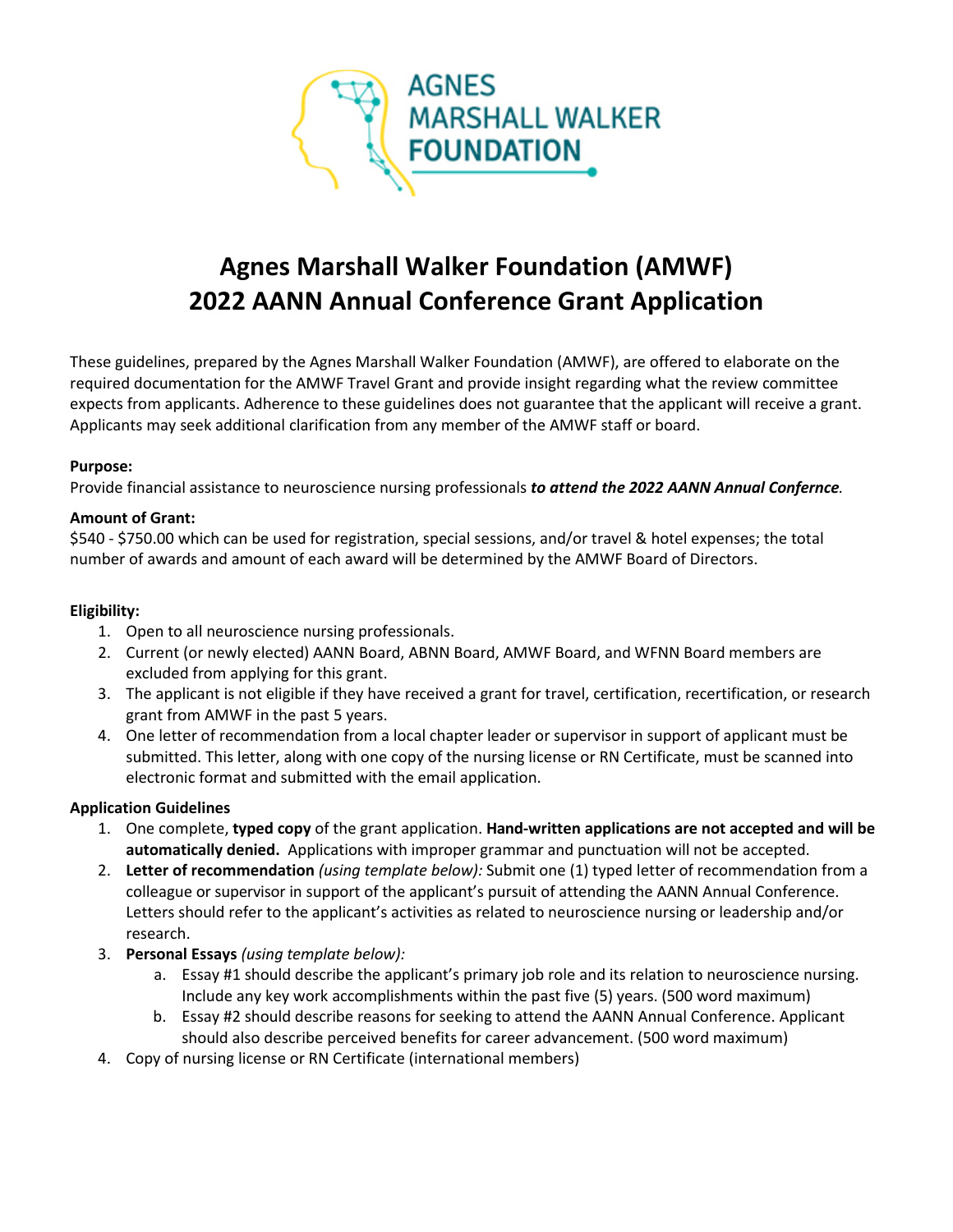## **Deadline:**

- 1. Completed applications must be **received** at the AMWF Headquarters by email no later than **Thursday, January 20, 2022. AMWF only accepts submissions via email.**
	- a. Email to [grants@AMWF.org](mailto:grants@AMWF.org) (subject line: 2022 AANN Annual Conference Travel Grant Application)
- 2. Incomplete applications will not be considered.

## **Review Process**:

- 1. All applications will be blinded and removed of any identifying information.
- 2. Completed, blinded applications will be reviewed by the Agnes Marshall Walker Foundation (AMWF) Grant Review Committee and scored based on the applicant's compliance with eligibility criteria as well as professionalism, quality and comprehensiveness of response.
- 3. If you have not obtained notification that your application has been received at the AMWF office by 2 weeks after the send date, please contact AMWF a[t info@amwf.org.](mailto:info@amwf.org)

## **Notification:**

All applicants will be informed of the AMWF Board decision by February 18, 2022.

## **Questions:**

If you have any questions about this grant or the application process, please contact AMWF staff at [grants@AMWF.org.](mailto:grants@AMWF.org)

## **Recipients of this grant agree to:**

- 1. Utilize grant funds towards attendance to the 2022 AANN Annual Conference. The 2022 Annual Conference will be held both in Phoenix, AZ and virtually. The recipient of this grant may attend the meeting in person in Phoenix or virtually. The grant funds may be used towards the registration fee, special sessions, and/or travel & hotel expenses.
- 2. Submit a summary quote or statement to AMWF about the benefits of receiving the grant within ninety (90) days of attending the annual conference. Send the statement to [grants@AMWF.org.](mailto:grants@AMWF.org)
- 3. Grant permission to AANN and AMWF to use their name in promotion of the AMWF grant program in the AANN *Neuroscience News*, AANN/ABNN website, at the AANN Annual conference, on Facebook, and other social media, and/or through other marketing initiatives deemed appropriate by the AMWF.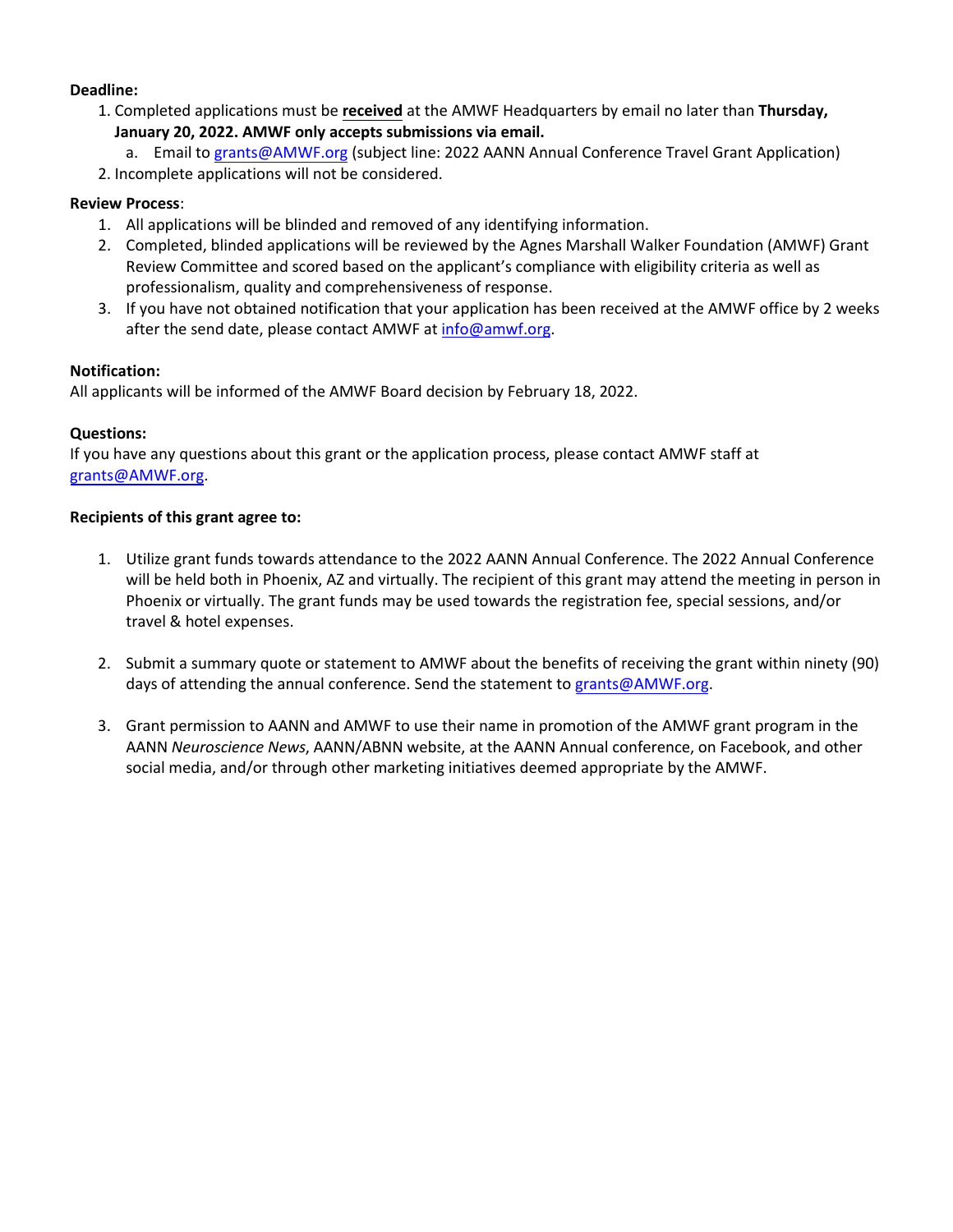## **2022 AANN Annual Conference Grant Application**

*Typing of this document is required.* \*indicates required field

| ,我们也不会有什么。""我们的人,我们也不会有什么?""我们的人,我们也不会有什么?""我们的人,我们也不会有什么?""我们的人,我们也不会有什么?""我们的人 |
|----------------------------------------------------------------------------------|
|                                                                                  |
|                                                                                  |
|                                                                                  |
|                                                                                  |
|                                                                                  |
|                                                                                  |
|                                                                                  |
|                                                                                  |
|                                                                                  |
|                                                                                  |
|                                                                                  |
|                                                                                  |

**\*Please provide an electronic (e.g., scanned) copy of license or other documentation.** If not applicable (i.e., international members), provide a copy of your RN certificate and an English translation of the document.

### **\*As a recipient of this grant, I agree to:**

1. Utilize grant funds to attend (in person or virtually) the 2022 AANN Annual Conference.

**\_\_\_\_\_\_\_\_\_\_\_\_\_\_\_\_\_\_\_\_\_\_\_\_\_\_\_\_\_\_\_\_\_\_\_\_ \_\_\_\_\_\_\_\_\_\_\_\_\_\_\_\_\_\_\_\_\_\_**

- 2. Submit a summary quote or statement to AMWF about the benefits of receiving the grant within ninety (90) days of attending the annual conference. Send the statement to [grants@AMWF.org.](mailto:grants@AMWF.org)
- 3. Grant permission to AANN and AMWF to use my name in promotion of the AMWF grant program in the AANN *Neuroscience News*, AANN/ABNN website, at the AANN Annual Conference, on Facebook, and other social media, and/or through other marketing initiatives deemed appropriate by the AMWF.

Authorized Signature (electronic) Date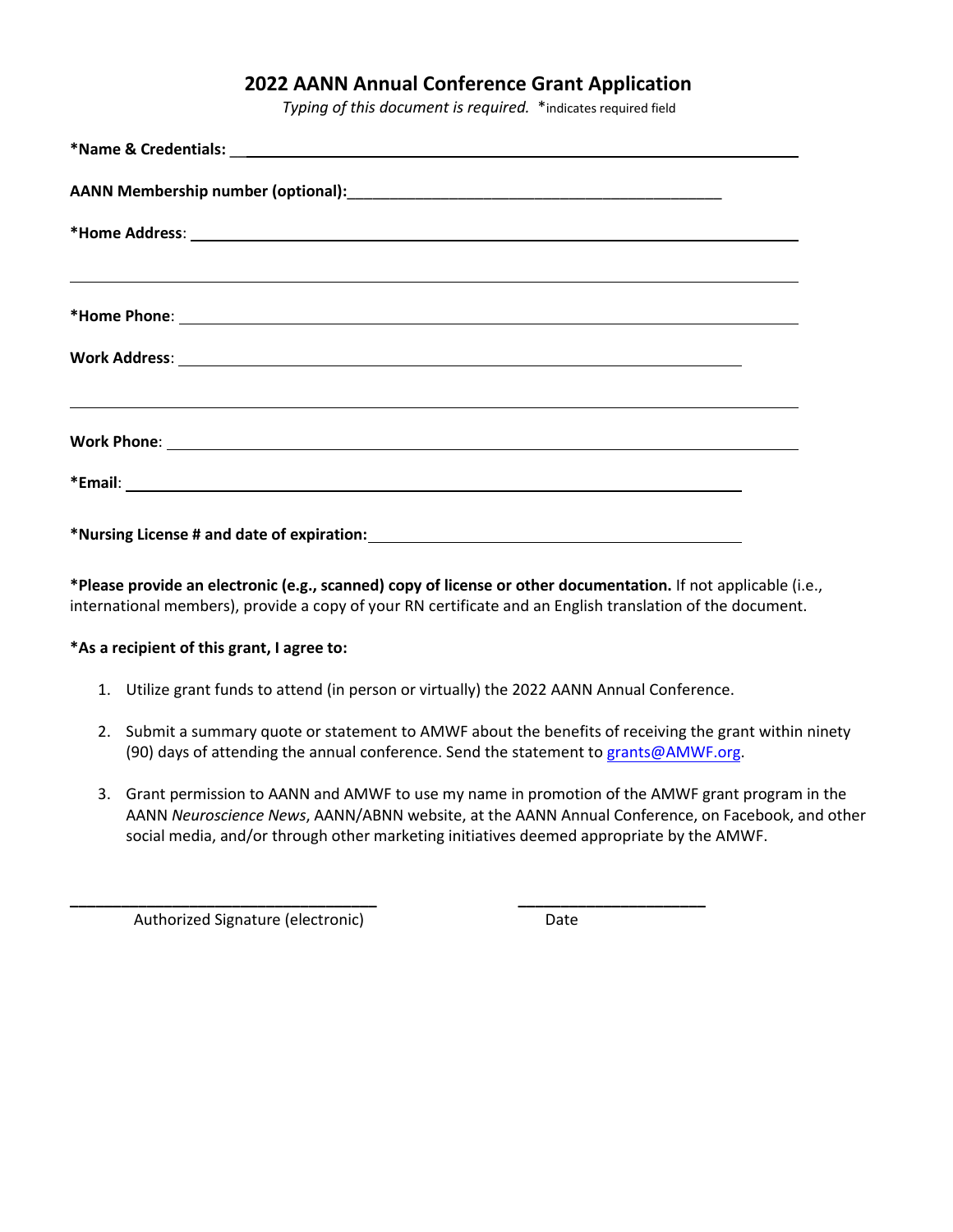**\*Do you plan on attending the 2022 AANN Annual Conference in-person or virtually?**

 $\Box$  In-person

Virtually

Undecided at this time

## \***Are you a current member of AANN?**

| 5<br>د |
|--------|
| N<br>n |

**\*Have you received a certification, recertification, travel, or research grant from AMWF in the last 5 years?**

 $Yes$ 

 $\square$  No

## **\*Have you attended AANN Annual Conferences in the past?**

| ١ | c |
|---|---|
| l | J |

**\*Are you presenting at this year's AANN Annual Conference?**

Yes\_\_\_\_\_\_\_\_\_\_\_\_\_\_\_\_\_\_\_\_\_\_\_\_\_\_\_\_\_\_\_

 $\Box$  Yes l Ino Unknown (submitted abstract)

## **\*Are you a current Board member of a National or International Leadership Board of Directors?**

| ٠<br>c<br>۰ |
|-------------|
| Ń<br>n<br>o |

**\*Do you have any means for financial support outside of personal income to attend this year's AANN Annual Conference?** Yes  $\Box$  No  $\Box$ 

**If yes, explain and provide estimated US dollar amounts.** Example: institution pays \$475 for registration fee.

**\*How did you hear about this grant?**

- Website
- **L** Email
- E-Newsletter
- $\Box$  Facebook
- Instagram
- $\Box$  Twitter
- Co-worker/Supervisor
- Other Organization: \_\_\_\_\_\_\_\_\_\_\_\_\_\_\_\_\_\_\_\_\_\_\_\_\_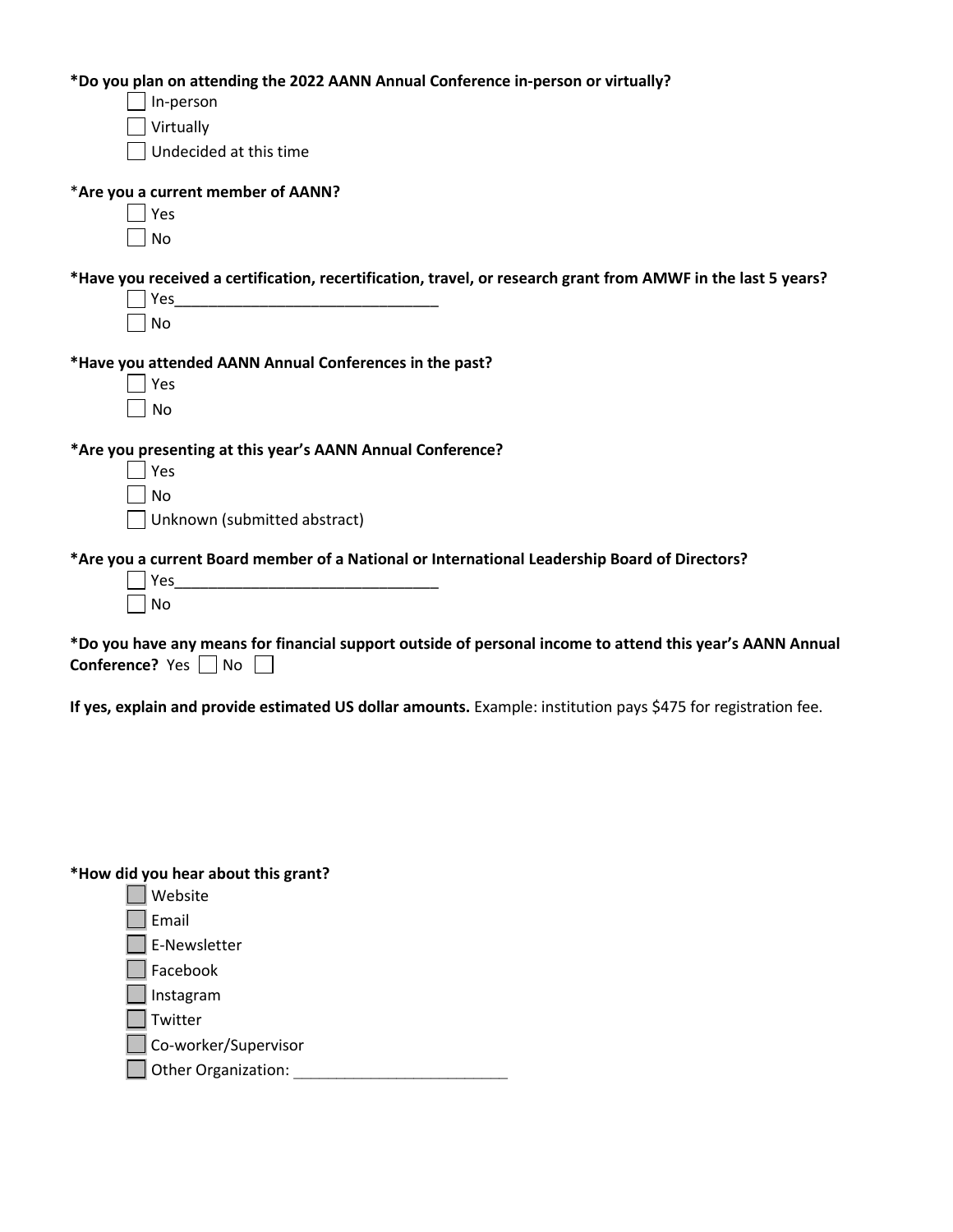## **2022 Annual Conference Grant Application Essays**

*Typing of this document is required.*

The following questions are used by the AMWF review committee to evaluate your grant application. The committee's decision will be based on your responses. Your responses to the following questions should not reveal your identity to ensure the review process is blinded. *All responses must be blinded and use proper grammar and punctuation.*

**"The mission of the Agnes Marshall Walker Foundation is to support Neuroscience nursing through education, research, professional development, and certification to promote excellence in patient care."**

**1. In paragraph form, please tell us the objectives you wish to accomplish by attending the AANN Annual Conference**. Be as specific as possible. Describe at least 3 but no more than 5 objectives.

**2. In paragraph form, how do you plan to use the knowledge you gain by attending the AANN Annual Conference in your daily practice**? Be as specific as possible. Describe at least 3 but no more than 5 plans.